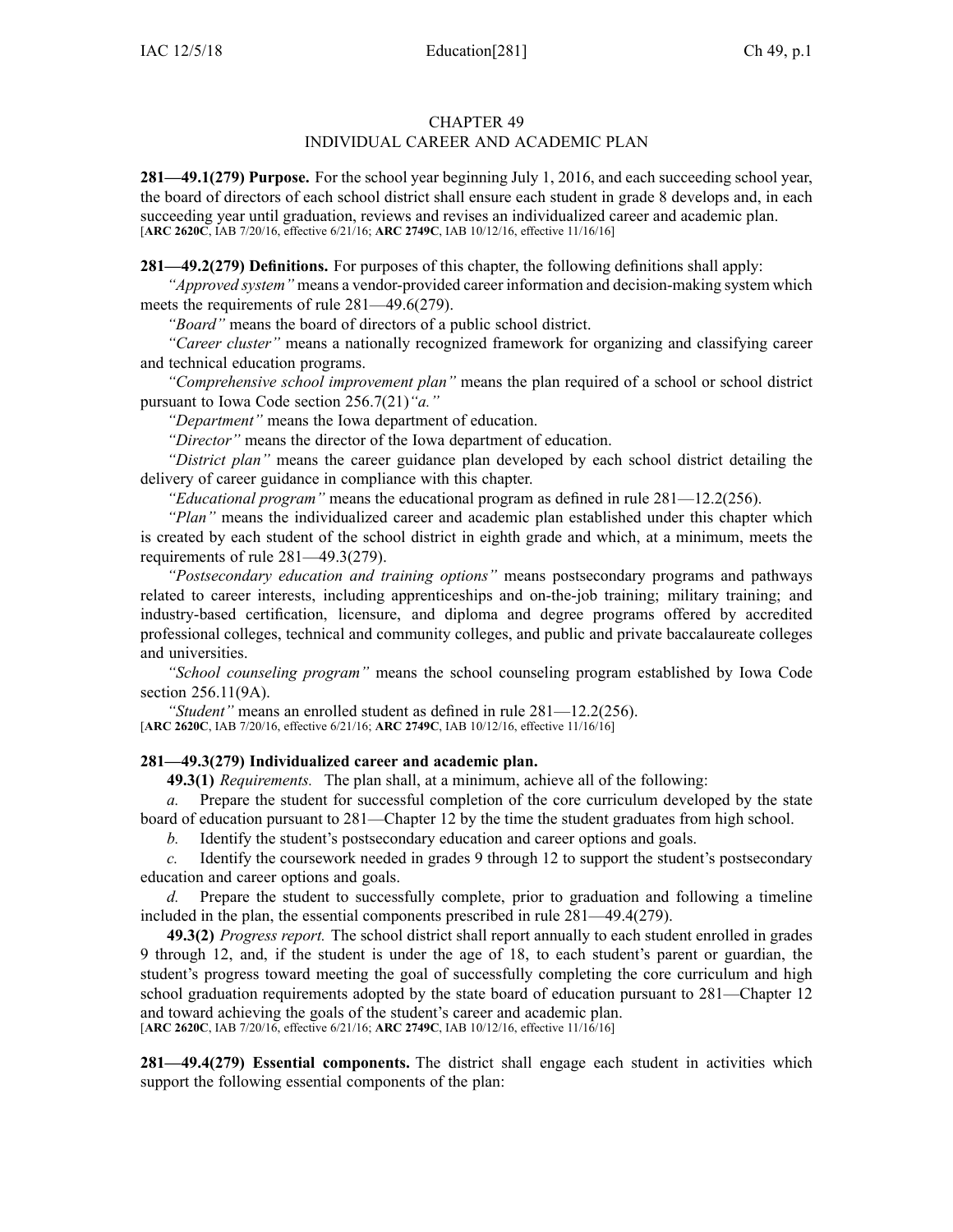## Ch 49, p.2 Education[281] IAC 12/5/18

**49.4(1)** Self-understanding. Students shall engage in developmentally appropriate inventories and assessments that promote self-understanding, the connection to work, and engage in meaningful reflective activities about the results. Inventories and assessments may include, but are not limited to, interest inventories; work values assessments; personal values inventories; abilities, strengths, and skills assessments; career cluster assessments; learning styles inventories; and noncognitive skills assessments.

**49.4(2)** Career information. Students shall research careers based on self-understanding results and engage in meaningful reflection about the findings. Career information shall include, but is not limited to, state and national wage, earning, and employment outlook data for <sup>a</sup> given occupation; job descriptions, including such information as essential duties, aptitudes, work conditions, and physical demands; and training and education requirements.

**49.4(3)** Career exploration. Students shall engage in activities that reveal connections among school-based instruction, career clusters, and the world of work and engage in meaningful reflection. Career exploration experiences may be face-to-face or virtual and may include, but are not limited to, job tours, career days or career fairs, and other work-based learning activities.

**49.4(4)** Postsecondary exploration. Students shall engage in activities to explore relevant postsecondary education and training options related to career interests and engage in meaningful reflection on the exploration experience. Postsecondary exploration activities may be face-to-face or virtual and may include, but are not limited to, site or campus visits; career, employment, or college fairs; and visits with recruiters and representatives of postsecondary education and training options.

**49.4(5)** Career and postsecondary decision. Students shall complete relevant activities to meet their postsecondary goals consistent with the plan and stated postsecondary intention. Relevant career and postsecondary decision activities may include, but are not limited to, completion of required college or university admission or placement examinations; completion of relevant entrance applications and documents or job applications, résumés, and cover letters; completion of financial aid and scholarship applications; and review and comparison of award letters and completion requirements for different postsecondary options, such as annual financial aid requirements, the role of remedial courses, course-of-study requirements, and the role of the academic advisory.

[**ARC [2620C](https://www.legis.iowa.gov/docs/aco/arc/2620C.pdf)**, IAB 7/20/16, effective 6/21/16; **ARC [2749C](https://www.legis.iowa.gov/docs/aco/arc/2749C.pdf)**, IAB 10/12/16, effective 11/16/16]

## **281—49.5(279) District plan.**

**49.5(1)** *Components of district plan.* The school districtshall develop <sup>a</sup> written career guidance plan. The district plan shall include the following components:

*a.* The district shall, at <sup>a</sup> minimum, describe the following aspects of the district plan.

(1) The activities to be undertaken in each grade level to achieve the requirements of rule [281—49.3](https://www.legis.iowa.gov/docs/iac/rule/281.49.3.pdf)(279).

(2) Integration of the career guidance plan with the district's comprehensive school improvement plan and school guidance counseling program.

(3) At the district's discretion, any additional outcomes to be integrated into the career guidance system.

*b.* Designation of team. The superintendent of each school district shall designate <sup>a</sup> team of education practitioners to carry out the duties assigned to the school district under this rule. The district plan shall include <sup>a</sup> list, by job position, of the designated district team.

(1) Team composition. The team shall include, but not be limited to, <sup>a</sup> school administrator, <sup>a</sup> school counselor, teachers, including career and technical education teachers, and individuals responsible for coordinating work-based learning activities.

- (2) Duties. The team shall be responsible for the following:
- 1. Implementation of the district plan.

2. Annually reviewing and, as necessary, proposing to the board of directors of the school district revisions to the district plan.

3. Coordination of activities which integrate essential components into classroom instruction and other facets of the school district's educational program.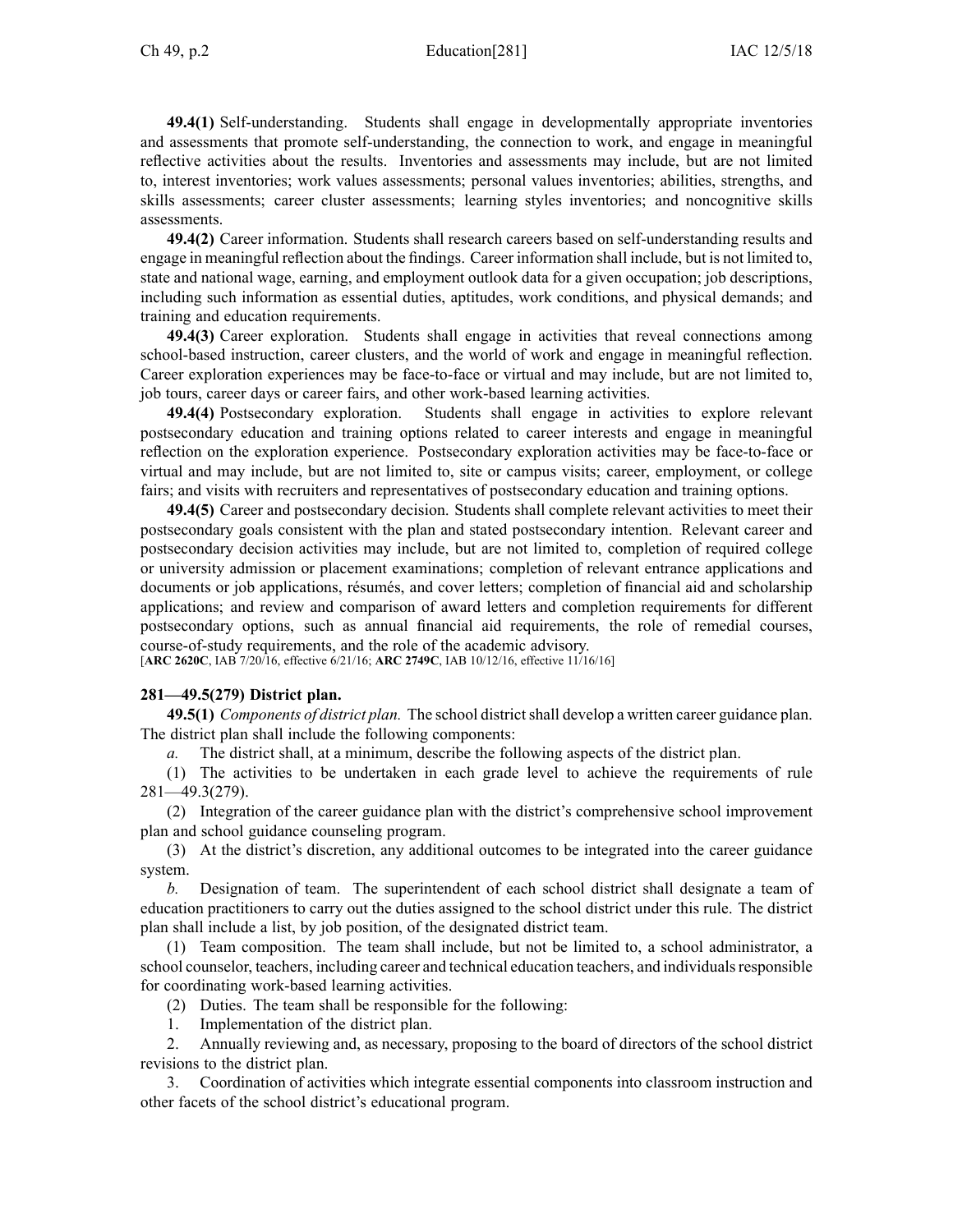4. Regularly consulting with representatives of employers, state and local workforce systems and centers, higher education institutions, and postsecondary training programs to ensure activities are relevant and align with the labor and workforce needs of the region and state.

**49.5(2)** *Maintenance of district plan.* The district plan shall regularly be reviewed and revised by the team and the board.

[**ARC [2620C](https://www.legis.iowa.gov/docs/aco/arc/2620C.pdf)**, IAB 7/20/16, effective 6/21/16; **ARC [2749C](https://www.legis.iowa.gov/docs/aco/arc/2749C.pdf)**, IAB 10/12/16, effective 11/16/16]

**281—49.6(279) Career information and decision-making systems.** Each district shall use <sup>a</sup> career information and decision-making system that meets the minimum requirements established in subrule [49.6\(3\)](https://www.legis.iowa.gov/docs/iac/rule/281.49.6.pdf).

**49.6(1)** *Review process.* The department shall establish <sup>a</sup> process for the review of vendor-provided career information and decision-making systems to determine which career information and decision-making systems meet the minimum requirements established in subrule [49.6\(3\)](https://www.legis.iowa.gov/docs/iac/rule/281.49.6.pdf).

**49.6(2)** *State-designated system.* The department shall establish <sup>a</sup> process for the review and approval of <sup>a</sup> single state-designated career information and decision-making system from among the systems approved through the process established in subrule [49.6\(1\)](https://www.legis.iowa.gov/docs/iac/rule/281.49.6.pdf) which districts may use in compliance with this chapter.

**49.6(3)** *Minimum functions of approved systems.* An approved system shall, at <sup>a</sup> minimum, suppor<sup>t</sup> the requirements of rule [281—49.3](https://www.legis.iowa.gov/docs/iac/rule/281.49.3.pdf)(279) and meet the following minimum requirements:

*a.* Allow for the creation of student accounts, which allow <sup>a</sup> student to store and access the results and information gathered from the inventories, searches, and associated activities outlined in paragraphs *"b"* through *"d"* of this subrule.

*b.* Include developmentally appropriate inventories and assessments that promote self-understanding and the connection to work. Inventories and assessments shall include, but not be limited to, an interest inventory; <sup>a</sup> work values assessment; and an abilities, strengths, or skills assessment.

*c.* Include <sup>a</sup> search platform for career information. The platform shall allow <sup>a</sup> student to access and review career information related to the results of the inventories listed in paragraph *"b"* of this subrule. Career information shall include, but not be limited to, current and accurate state and national wage, earning, and employment outlook data for <sup>a</sup> given occupation; job descriptions, including such information as essential duties and aptitudes; and training and education requirements. The career information search platform shall, at <sup>a</sup> minimum, allow <sup>a</sup> student to sort information by wage and earning, career cluster, and training and education requirements.

*d.* Include <sup>a</sup> search platform for postsecondary information. Postsecondary information shall include, but not be limited to, <sup>a</sup> current, accurate, and comprehensive database of accredited professional colleges, technical and community colleges, and public and private baccalaureate colleges and universities; and include or provide links to apprenticeship and military opportunities. postsecondary information search platform shall, at <sup>a</sup> minimum, allow <sup>a</sup> student to sort information by program and degree type, institution type, location, size of enrollment, and affiliation and appropriate institutional characteristics, such as designation as <sup>a</sup> historically black college and university or Hispanic-serving institution, and religious affiliation.

*e.* Track basic utilization for the functions outlined in paragraphs *"a"* through *"d"* of this subrule. Districts shall have the ability to generate and expor<sup>t</sup> <sup>a</sup> repor<sup>t</sup> on the utilization statistics.

- *f.* Ensure compliance with applicable federal and state civil rights laws.
- *g.* Disclose the source and age of, as well as frequency of updates to, all information and data.
- *h.* Provide auxiliary services including, but not limited to:
- (1) A process for districts to submit comments, feedback, and modification requests to the vendor.
- (2) Technical assistance during regular school district operating hours.
- (3) Appropriate training for users.

**49.6(4)** *Supplemental systems.* The department shall maintain <sup>a</sup> list of supplemental systems which districts may use to satisfy components of rule [281—49.3](https://www.legis.iowa.gov/docs/iac/rule/281.49.3.pdf)(279).